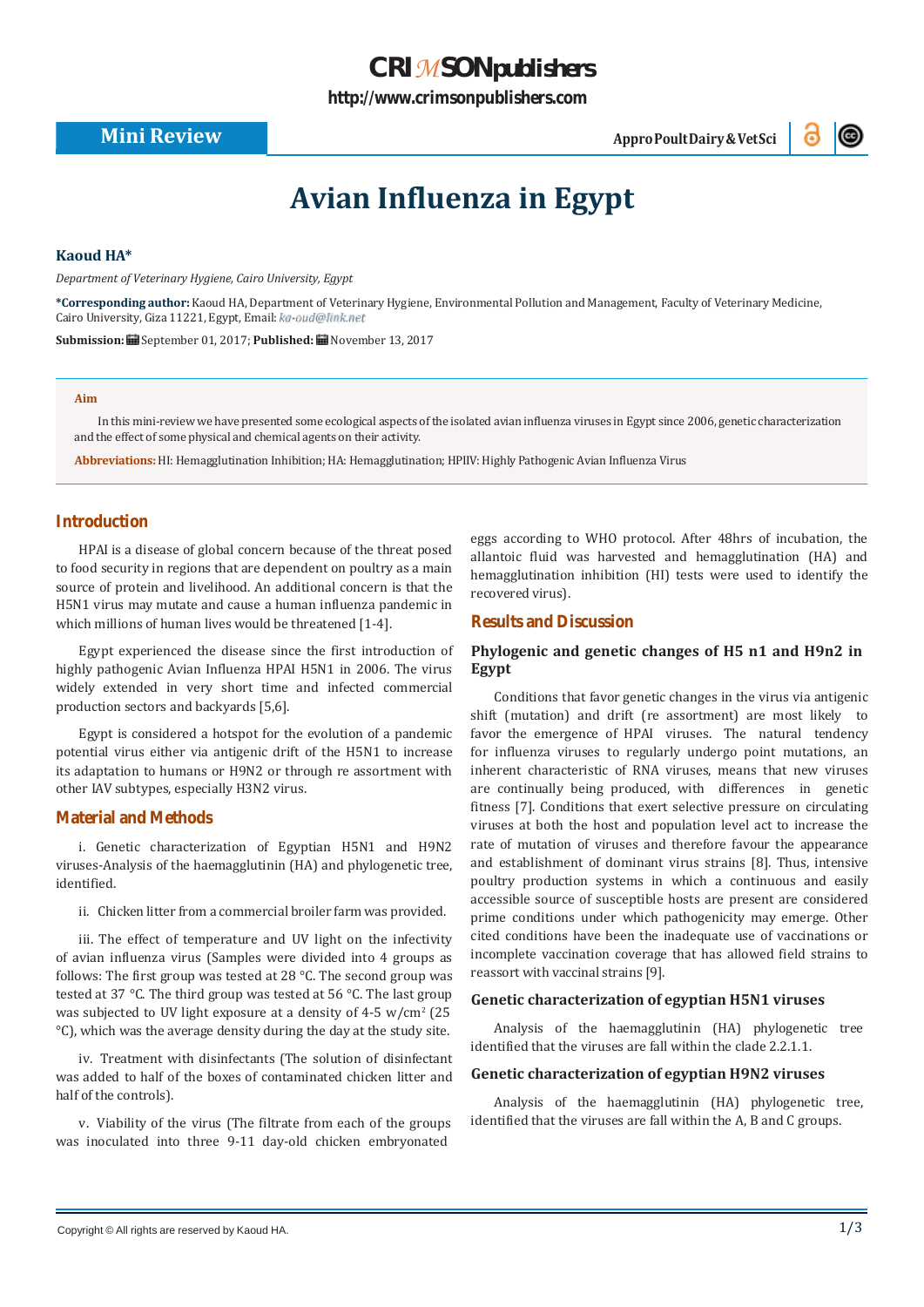#### **Meta-analysis situation and evaluation of the epidemic studies and their measurements of AIV in Egypt**

### **Meta-analysis situation and evaluation ofthe phylogenic studies of AIV in Egypt**

It had wide variations according to Cochran's Q statistic and Higgins and Thompson's I 2, as shown in Figures 1 & 2 with low precision will show a wide variation in effects ,while studies with high precision will show much less variation [10].

It had low variations according to Cochran's Q statistic and Higgins and Thompson's I 2, as shown Figures 1 & 2 with high precision will show much less variation [10].



Fig.1: The studies had wide variations according to Cochran's Q statistic and Higgins and Thompson's I<sup>2</sup>. The proportion of total variability explained by heterogeneity: Values > 25% so, it is High. (Phylogenetic analysis of the hemagglutinin gene of subtype H5N1 viruses: The H5N1 HPAI Egyptian viruses isolated in 2007 belong to clade 2.2.1, viruses isolated in 2008 to clade 2.2.1.1 while viruses isolated in 2010 belong to both sub-clades:2.2.1 and 2.2.1.1. 2010 – 2014 sub-clade 2.2.1.1).



Fig.2:Meta-analysis situation and Evaluation of the phylogenic studies of AIV in Egypt. The proportion of total variability explained by heterogeneity: Values < 25% so, it is low.

Kaoud et al. [11] have presented some aspects of the highly pathogenic avian influenza virus (HPIIV) in Egypt and the effect of some physical and chemical agents on its activity. The effect of temperature and UV light on the infectivity of isolated avian influenza virus H5N1 virus in litter could be inactivated by increasing temperature above 50  $^{\circ}$ C for at least 24hr. UV light could not destroy the infectivity of the virus completely even after exposure for 48 hr.

Disinfectants were evaluated in their study including Fnvirolyte, Virkon®-S 1%, Aldekol 0.5%, and bioscentry 0.5%. The results revealed that Envirolyte was very effective in reducing the titre of H5N1 virus after 10, 30min and 12hr of exposure at 25 °C from (28) to (23) but it completely destroying the virus after 24hr spread of A(H5N1) among of exposure at 25 °C with complete reduction in HA activity. The

results also, revealed that Virkon- S® and Aldekol were effective in reducing the titre of virus after 30 min of exposure at 25 °C to (23) without any additional reduction afterwards for Virkon- S®. While, Aldekol succeeded in reducing the titre of H5N1 virus after 12hr of exposure at 25 °C to (22) but without any inactivation of HA.

#### **Conclusion**

The increase in human cases may be attributed to: increased circulation in backyard poultry, lower public health awareness of the risks, and seasonal factors such as closer proximity to birds due to cold weather. It is also suggested that co-circulation of A (H9N2) may be involved through multiple mechanisms in the enhanced spread of A(H5N1) amongst poultry in Egypt.